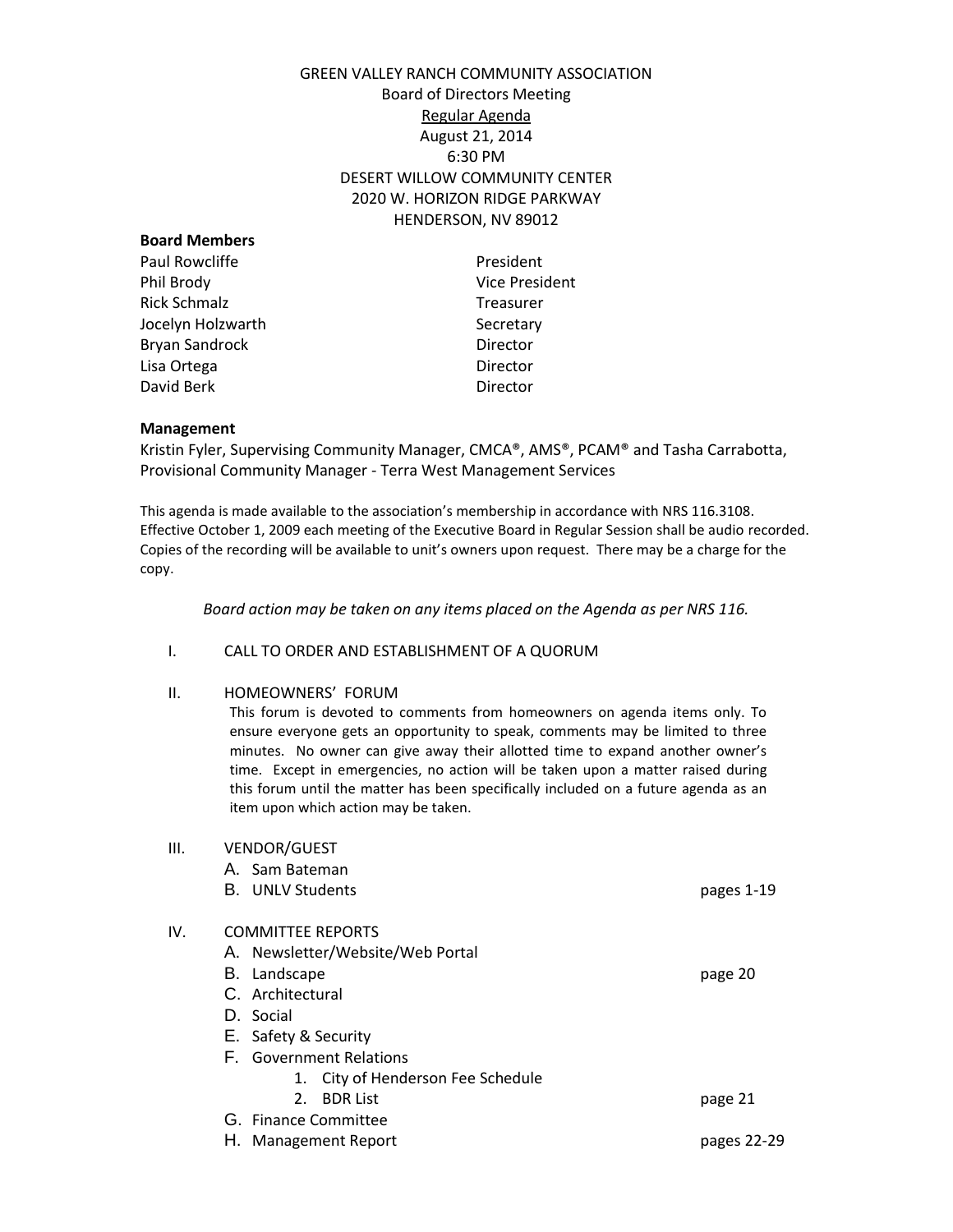# V. CONSENT AGENDA ITEMS

Unless an item is pulled for discussion, the Board of Directors will take action on all consent agenda items with one motion, accepting the recommendations as stated on the agenda item. To pull an item for discussion, please notify the Board President before action is taken on the consent agenda items.

|    | A. Approval of Minutes - July 17, 2014      | pages 30-34 |
|----|---------------------------------------------|-------------|
|    | B. 2014 Approved Landscape Proposals Report | page 35     |
|    | C. Acceptance of Financials - June 2014     | pages 36-42 |
|    | D. Review of Litigation Disclosure          | pages 43-46 |
|    | E. Next Meeting - September 18, 2014        |             |
|    | F. Annual Calendar                          | pages 47-48 |
|    | G. Election and Budget Procedure Calendars  | page 49     |
|    | H. Priorities/Goals                         | page 50     |
| Ι. | Reserve Expense Report                      | pages 51-52 |
|    | J. 2014 Pending Reserve Projects            | page 53     |
|    | K. 2015 Reserve Projects                    | page 54     |

# VI. FINANCIAL

- A. Treasurers Report
- B. 2015 Draft Budget Operating and Reserve Budget Motion/Review/Discuss to approve items or the 2015 Budge Operating and Reserve Budget

pages 55-67

## VII. UNFINISHED BUSINESS

- A. Develop an RFP for an HOA management consultant and management contract (Brody/Berk)
- B. Collection Policy Motion/Discuss/Review to approve the adding in an amount of fines in collection policy (Board)
	- 1. Board requested to postpone until a workshop can be scheduled.
- C. GIS Mapping- Motion/Discuss/Review of opening sealed bids and possible approval of the GIS mapping (Ortega) and page 68
	- 1. Management is obtaining sealed bids
	- 2. Not in the 2014 Budget when bids are open and if the board decides to continue it is to be paid out of Operating , it may be over budget
- D. Amnesty Program Motion/Discuss/Review to approve Amnesty Program (Sandrock)
	- 1. Need to postpone until September meeting
- E. Pest Control Contract Motion/Discuss/Review to open sealed bids and possible approve a pest control contract (Sandrock) pages 69
	- 1. Western Exterminator increase letters prior to RFP pages 70-82
- F. Jaramillo Addendum to Contract Motion/Discuss/Review to a change to the approved addendum to the contract with Jaramillo at the July 17, 2014 Board meeting (Management) and the control of the page 83
- G. Workshops Motion/Discuss/Review to schedule workshops for collection policy, management RFP, Meeting Madness and collection contract (Management)
	- 1. Collection Policy tentative,
	- 2. Management RFP
	- 3. Collection Contract/Fees tentative,
	- 4. Meeting Madness tentative,
	- 5. Survey on various topics such as Community Events, Committee Participation, Preferred Communication Channels, Resident Satisfaction, Resident Priorities, etc.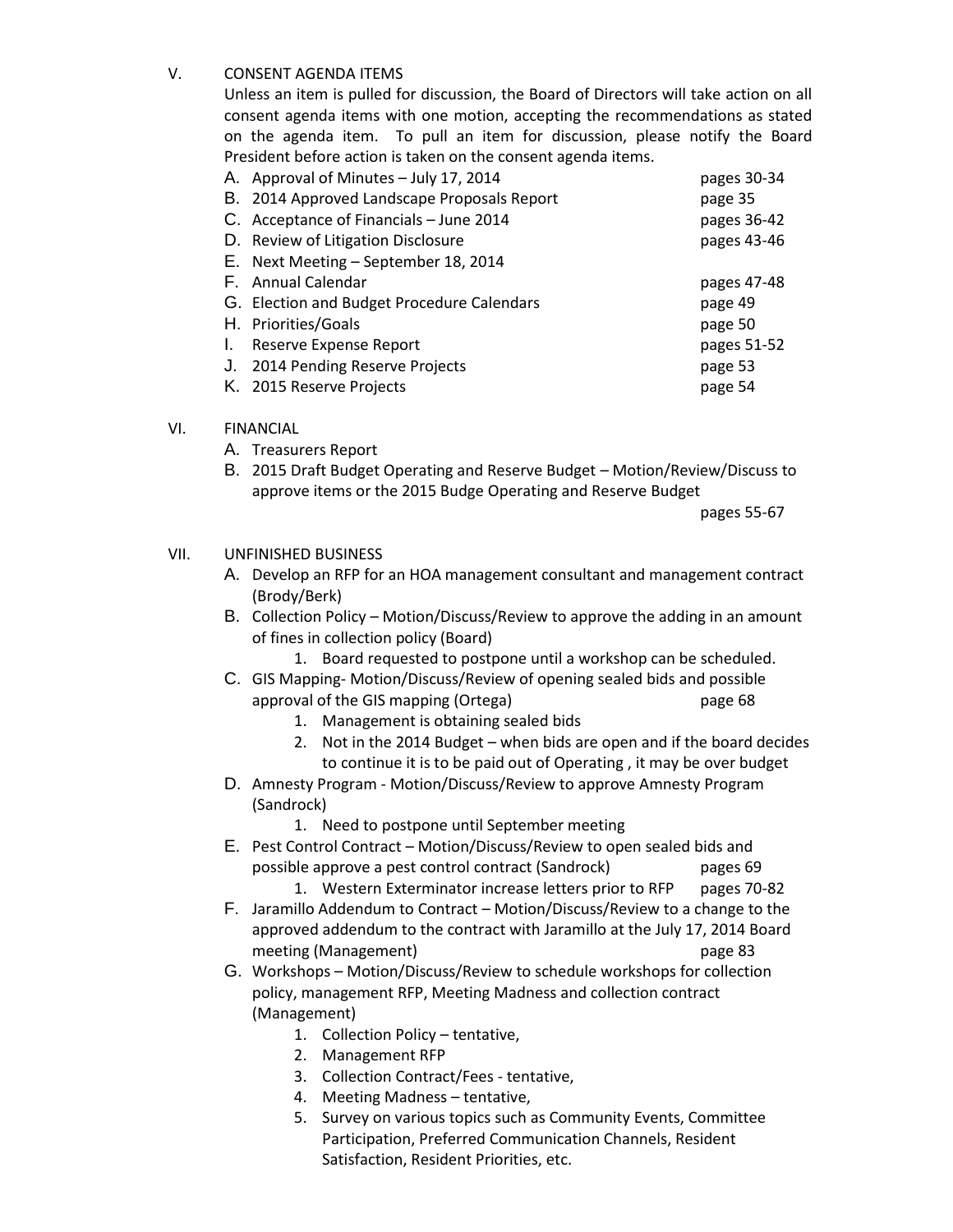- VIII. NEW BUSINESS
	- A. Park Repair and Maintenance Issues Motion/Discuss/Review to open sealed bids and possible approve a contract for park repairs and maintenance (Holzwarth) page 84
		- 1. In Operating Budget for 2014 expense code 6377 but depending on the repair item it can be Reserve expense, the CID number would be determine base on the repair and the park
	- B. RFP for replacement of ground surfacing and play equipment for Friendship Park and Summit Ridge Park – Motion/Discuss/Review to approve the RFP for replacement of ground surfacing and play equipment (Holzwarth)
		- pages 85-88
		- 1. Will come out of Reserves with CID numbers 1301.1204, 1302.1205, 1301.1305 &1302.1306
	- C. HCI Report Motion/Discuss/Review to accept or receipt of report (Committee)
	- D. Letter to gated communities regarding painting of curbs, mailboxes and utility boxes – Motion/Discuss/Review a letter to the gated communities Board of Directors (Rowcliffe)
	- E. Park Inspection and Maintenance Motion/Discuss/Review a vendor to do quarterly or monthly maintenance and inspection of the parks (Sandrock) pages 89-170
		- 1. Not in the 2014 Budget Operating expense code 6375, expense line item may be over budget
	- F. Painting of Red and Yellow Curbs Motion/Discuss/Review to rescind the April 17, 2014 approval of painting of red and yellow curbs in the amount not to exceed \$5,500 (Brody)
	- G. Audit and Tax Return for 2014 Motion/Discuss/Review to approve to create a RFP and release the RFP for an Audit and Tax Return for the 2014 financials (Sandrock) page 171
	- H. Sample of power washing a few mailboxes Motion/Discuss/Review to approve a sample power washing of a few mailboxes (Schmalz) pages 172-178
	- I. Stucco cracks and trim damage to Monument/Arches at Reflections Motion/Discuss/Review to open sealed bid and possible approve a contract for the repair (Management) and the repair (Management) bage 179
		- 1. Depending on the proposal if it is replacement or complete rebuild it would be paid out of Reserve CID 801.1014, if not paid out of Operating with expense code 6377
	- J. Stucco cracks and trim damage to Monument/Arches to Richmond Terrace Motion/ Discuss/Review to open sealed bid and possible approve a contract for the repair (Management) and the repair (Management) and the repair of the repair  $p$ 
		- 1. Depending on the proposal if it is replacement or complete rebuild it would be paid out of Reserve CID 801.1014, if not paid out of Operating with expense code 6377
	- K. 2013 Audited Financial Statement and Management Letter Review/Discuss/Motion to correct the 2013 Audited Financial Statement and Management Letter (Sandrock) pages 181-184
	- L. Appointment Mike Duran to the Landscape Committee Motion/Discuss/Review to appointment Mike Duran to the Landscape Committee (Committee)
	- M. Accept the resignation of Maggie Nordstrom from the Social Committee Motion/Discuss/Review of the acceptance of the resignation of Maggie Nordstrom from the Social Committee (Committee) page 185